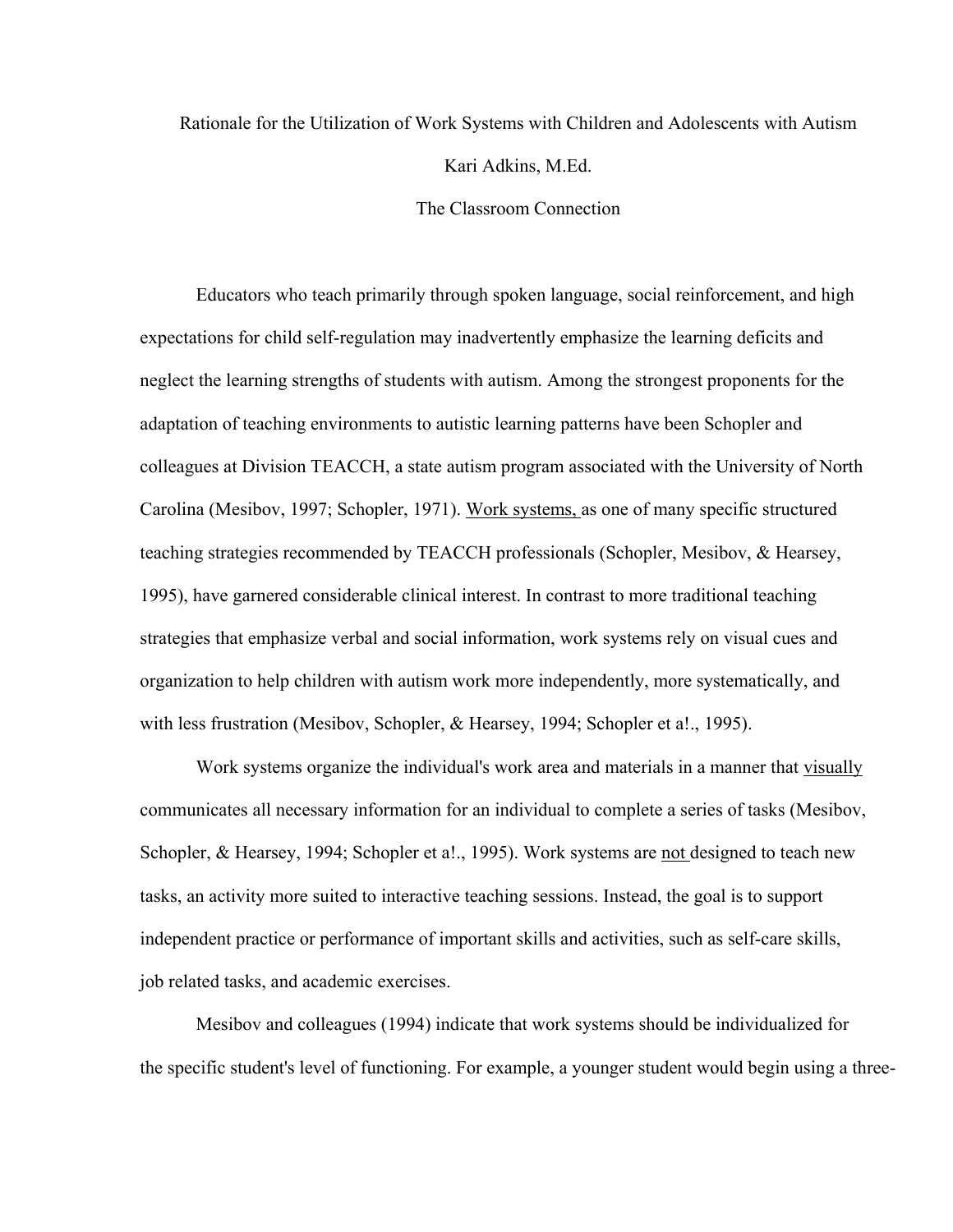bin system. Three task bins would placed at the child's left. The child takes one basket at a time, completes the task, and then places it in a large "finished" basket to the right. After finishing all three baskets, the child chooses an activity from a choice board posted in the work area. As a work system, this arrangement visually communicates four key pieces of information: (a) the work to be done (work in baskets), (b) the amount of expected work (three baskets), (c) when the work is finished (all the baskets have moved to the right), and (d) what happens next (activity choice board). In more complex work systems, additional visual directions can be provided through visual schedules (e.g., a series of picture cards) that communicate the sequence in which tasks should be completed. Even more sophisticated work systems, often involving the use of organizational notebooks and extensive written directions, may be developed for older or higher functioning individuals with autism (cf. Kunce & Mesibov, ]998).

In providing a rationale for work systems, Schopler and colleagues (Mesibov et a!., 1994; Schopler et al., 1995) emphasize that work systems are tailored to several learning and behavioral characteristics associated with autism. For example, by providing work instructions through visual rather than verbal or social cues, work systems build upon the visuospatial processing strengths and circumvent deficits in complex auditory processing, social cognition, or abstract verbal reasoning (see Carpentieri & Morgan, 1996; Siegel, Minshew & Goldstein, 1996 for research documenting this pattern of neuropsychological functioning). In addition, work systems provide a familiar structure and clear endpoint for work sessions, thereby taking advantage of the preference for routine and drive to complete tasks often associated with autism (Mesibov et al., 1994). As a result, individuals with autism are apt to work more independently and with less frustration, thereby increasing the range and decreasing the restrictiveness of settings in which they can function (Hall, McClannaban, & Krantz, 1995, Mesibov et al., ]995).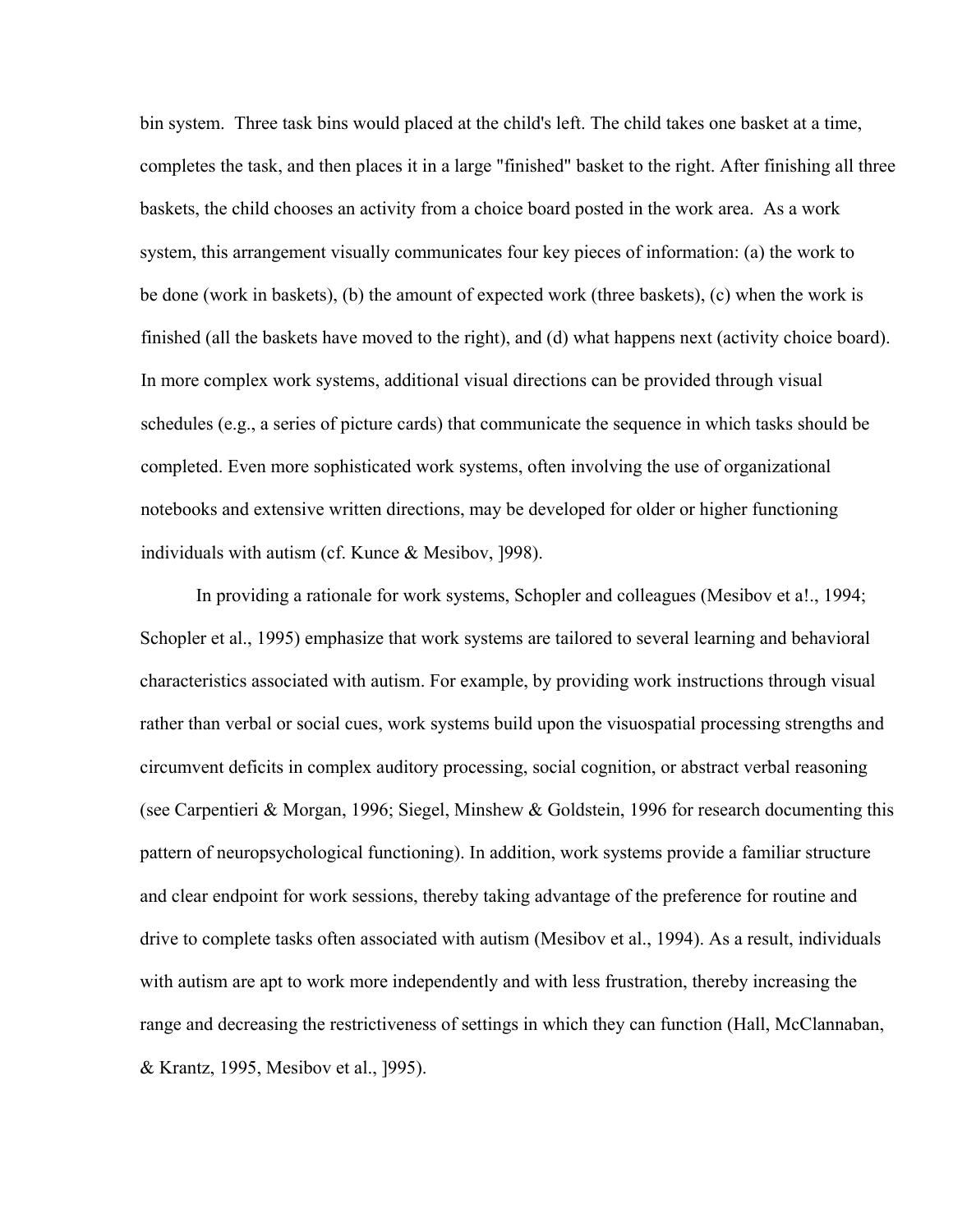Finally, by limiting distractions, highlighting relevant information, and by providing a visual and lasting reminder of the sequence in which tasks are to be completed, work systems help compensate for the attentional and organizational difficulties that frequently characterize autism (cf Frith & Baron-Cohen, 1987; Minshew, Goldstein, Muenz, & Payton, ]992;).

In contrast to the clinical literature available on work systems, empirical research on work systems in their entirety is limited. A thorough literature search yielded only one publication, in Japanese, assessing the efficacy of a modified work system (Aoyama, ]995). On the other hand, two of the key components of work systems--organization of the work environment and visual instructions--have been researched in other contexts. First, Duker and Rasing (1989), found that minimizing distractions in the classroom environment (e.g., covering bookshelves, reducing decorations) increased on-task behavior and decreased inappropriate behaviors in children with autism.

Second, the use of visually cued instruction for individuals with autism, especially the use of visual activity schedules, has received substantial clinical and empirical attention (Quill, 1997; McClannaban & Krantz, 1999). Visual schedules can take many forms, such as a sequence of pictures or a list of simple written directions; however, they consistently show what activities are to be done and in what sequence. Sequential photographic or object schedules have been used to help people with developmental disabilities, generally, and autism, specifically, engage in wide variety of activities (e.g., daily living skills, homework, vocational tasks), with increased on-task behavior, independence form supervision, longer response chains, and greater generalization of skills across settings (e.g., Frank & Wacker, ]986; Frank, Wacker, Berg & McMahon, 1985; Hall, McClannaban & Krantz, 1995; Johnson & Cuvo, 1981; MacDuff, Krantz and McClannaban, 1993; Pierce & Schreibman, ]994;Thinesen & Bryan, 1981; Sowers, Rusch, Connis, & Cununings, 1980; Wacker &